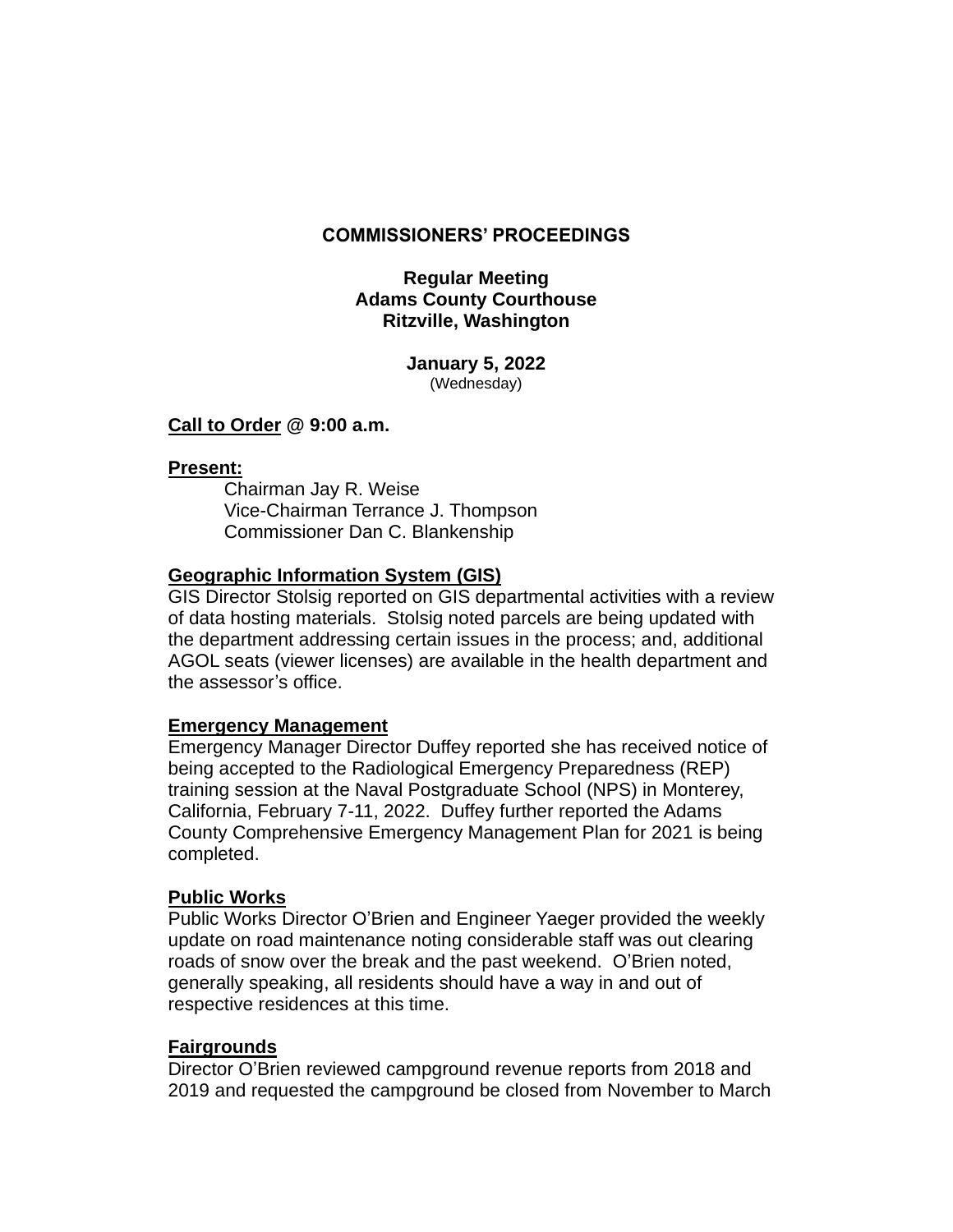with the day closing and opening dependent on citizen activities in the Othello area. Board **consensus** authorized closing the campground from November 15 (based on fishing dates) through March 15 (depending on the Sandhill Crane Festival date) during the winter season. Dates will be examined based on activities and are subject to change.

#### **Adams County 2021-2025 Bridge Analysis and Assistance**

Engineer Yaeger reviewed the Adams County 2021-2025 Bridge Analysis and Assistance Local Agency A&E Professional Services Negotiated Hourly Rate Consultant Agreement (BC 21-25) between Adams County and Nicholls Kovich Engineering, PLLC. This agreement will be in effect from the execution date until June 30, 2025 at the negotiated hourly rate and not to exceed \$20,000 per year.

The Board will review the Agreement with action expected January 11, 2022.

### **Federal Functional Road Classifications**

Director O'Brien reported Lincoln County is requesting a change to the current federal functional classification of certain roads as follows:

Lincoln County's Lake Road being an existing FFC 07 and request to be reclassified to an FFC 08 ties into Adams County Wellsandt Road Gravel #87363 (FFC 07); and,

Lincoln County's Rocky Ford Road being an existing FFC 07 and request to be reclassified to an FFC 08 ties into Adams County Rocky Ford Road #75702 (FFC 09).

The Board provided **consensus authorization for the following: Adams County agrees to the Lake Road reclassification and requests that Adams County Wellsandt Road #87363 from MP 0.00 (Danekas Road) to 3.51 (Lincoln County Line) also be reclassified from an FFC 07 to an FFC 08 to be consistent with Lincoln County's reclassification request; and, Adams County agrees to the Rocky Ford Road reclassification and requests that the Adams County Rocky Ford Road #75702 from MP 0.00 (Marcellus Road) to 0.117 (Lincoln County Line) also be reclassified from an FFC 09 to an FFC 08 to be consistent with Lincoln County's reclassification request**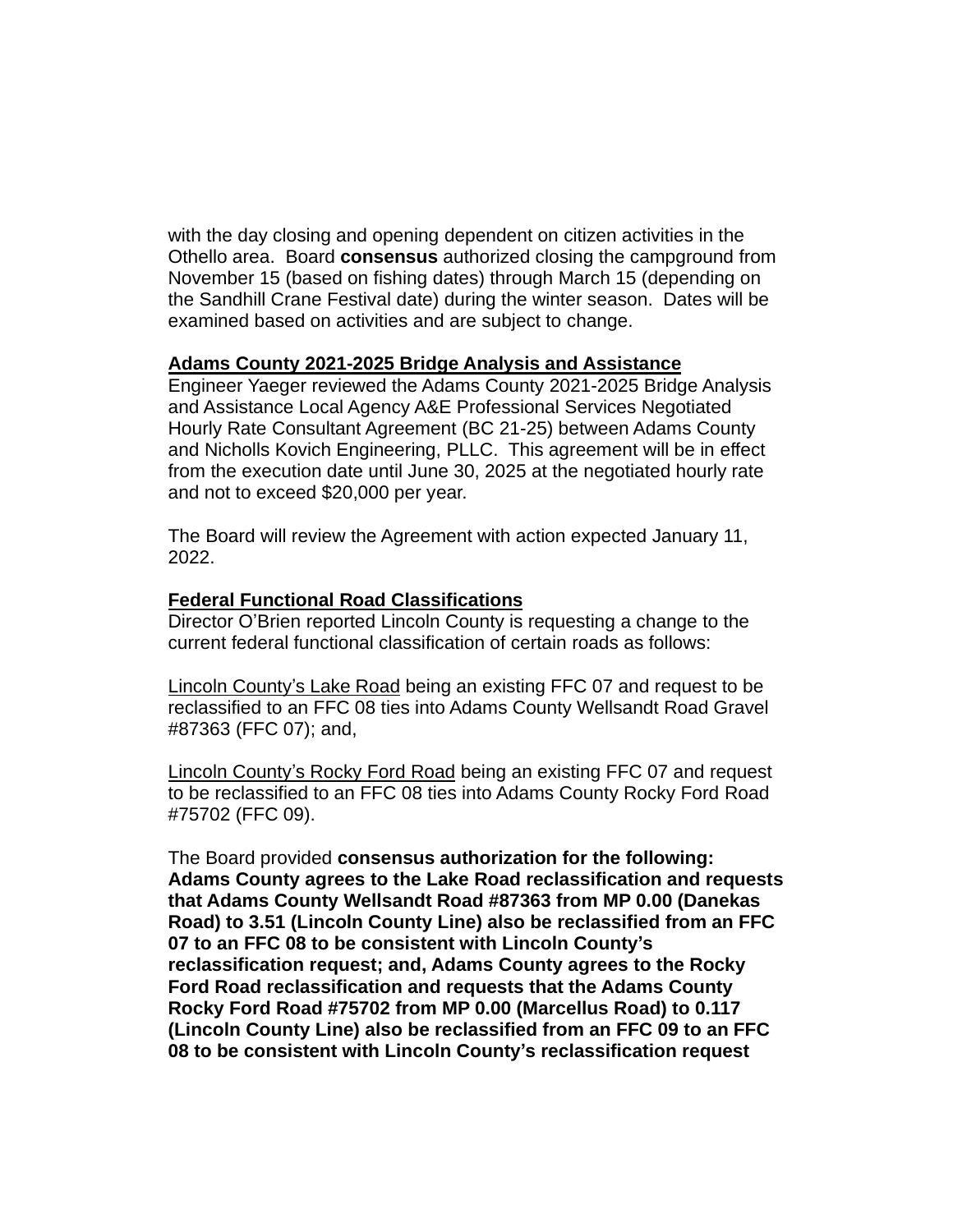**and also with Adams County's abutting Marcellus Road and Davis Road with are existing FFC 08.** Necessary paperwork will be submitted to FHWA for approval.

## **Solid Waste Advisory Committee**

Director O'Brien reported the Solid Waste Advisory Committee (SWAC) met on December 15, 2021 and discussed operations at both the Ritzville and Bruce transfer stations. A recommendation for a special handling fee of \$125.00 per ton, at the discretion of the Solid Waste Supervisor or their designee, be charged to all loads disposed of at the transfer stations, containing materials identified in the adopted Solid Waste Comprehensive Plan, under Chapter 8.0 Special Wastes, that require special handling.

*Resolution No. R-001-2022 In the Matter of Revising the Disposal Fees for Waste Delivered to the Adams County Transfer Stations Requiring Special Handing was reviewed with adoption expected next week.*

Additionally discussed was the appointment of Dennis Chamberlain, Ritzville, to the Solid Waste Advisory Committee (SWAC) to fill the Private Citizen capacity.

## **Solid Waste Contract Haul**

Solid Waste Contract Hauler, Yancey, Inc., Othello, has requested an increase in the current contracted price of \$700.00 per load. The current contract language states that an increase may be requested due to fuel costs, limited truck drivers, and lack of overall transportation capacity. Director O'Brien reviewed a spread sheet on the costs (fuel, labor, profit and overhead cost recovery, and operational) should county employees, with county equipment, haul solid waste to Arlington. Director O'Brien agrees that increased costs are of concern and should be addressed noting he will provide a proposal for a process to be reviewed at the next meeting.

## **Public Works Apprentice Program**

Public Works Director O'Brien reviewed the Apprentice Program in the Public Works Department, noting the laws are changing and he feels it may be beneficial to the county to send future applicants to a certified driving school. O'Brien reviewed how the current program will look after revisions. The Board provided **consensus authorization for the Public Works Department to move forward with the proposal of shifting apprentice training to a certified driving school.**